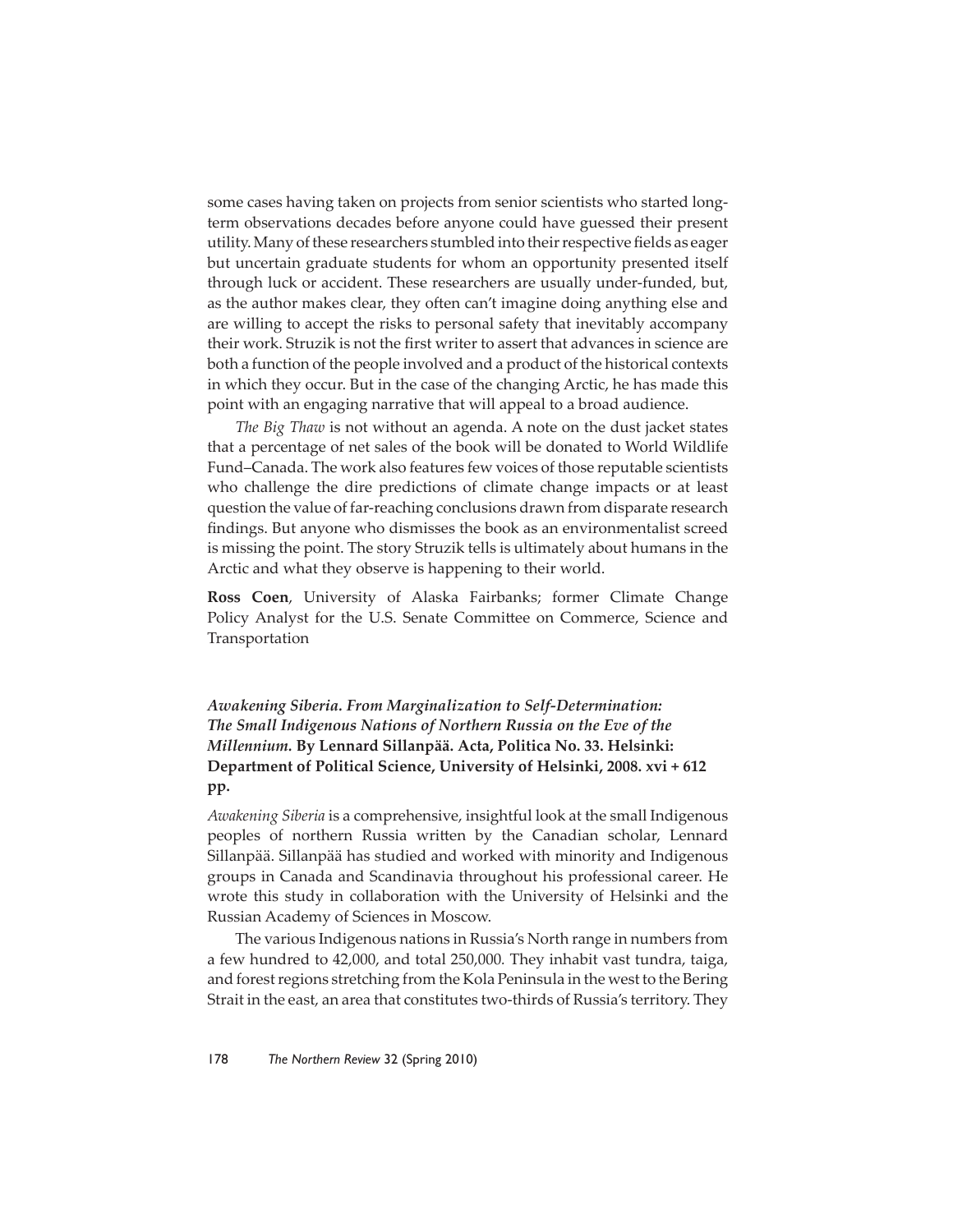lived by hunting, fishing, and herding reindeer until the arrival of European Slavs. These newcomers reduced local Indigenous peoples to minorities in their historic lands and exploited the region's great natural wealth–first its furs, then its timber, minerals, oil and gas, and hydroelectric potential. Rapid development led to widespread pollution, which turned many areas into wasteland. From the outset, the newcomers treated the Indigenous people as inferiors. However, in the late 1980s, the Russian North witnessed an ethnic revival that forced government authorities to listen to the demands of Indigenous leaders.

Sillanpää outlines his methodology in detail, generously credits those who contributed to his research, and includes an extensive bibliography of works in English. His team consisted of twelve specialists based at the Institute of Ethnology and Anthropology of the Russian Academy of Sciences. The questionnaire used to collect interview data was developed by Dr. Sillanpää using the experiences of various commissions of inquiry on Aboriginal rights issues in Canada, Alaska, and Scandinavia. His research team travelled to the homelands of twenty-four different peoples scattered over ten time zones. Some 340 in-depth interviews were conducted in Russian and Indigenous languages, summarized in Russian, and translated into English. Sillanpää's analysis utilized a control-consociationalism typology to determine how Russian state authorities have responded to calls by Indigenous minorities for recognition of their historic rights as peoples. His study demonstrates how consociational arrangements between the state and minority groups can provide for a continuing dialogue within an administrative framework that minority leaders have had a major role in developing.

Part I of the study provides historical context for subsequent interviews and analysis. It begins by describing the processes of conquest, colonization, and annexation, and the establishment of a system of governance in the Russian North during the Imperial period. During the Soviet period, state policy focused on the industrialization of northern regions, the collectivization of society and resources, and various other social priorities, including the education of women. However, it was not until the development of Mikhail Gorbachev's policies of *perestroika* and *glasnost* that public discussion of northern minorities and their problems emerged. The post-Soviet period witnessed dramatic changes marked by the introduction of free market economics, the loss of social safety networks, and the sudden need for people to survive on their own in a new world order. As a result, Russia's Indigenous peoples began to mobilize politically as early as 1990, when the Russian Association of Indigenous Peoples of the North (RAIPON) was founded.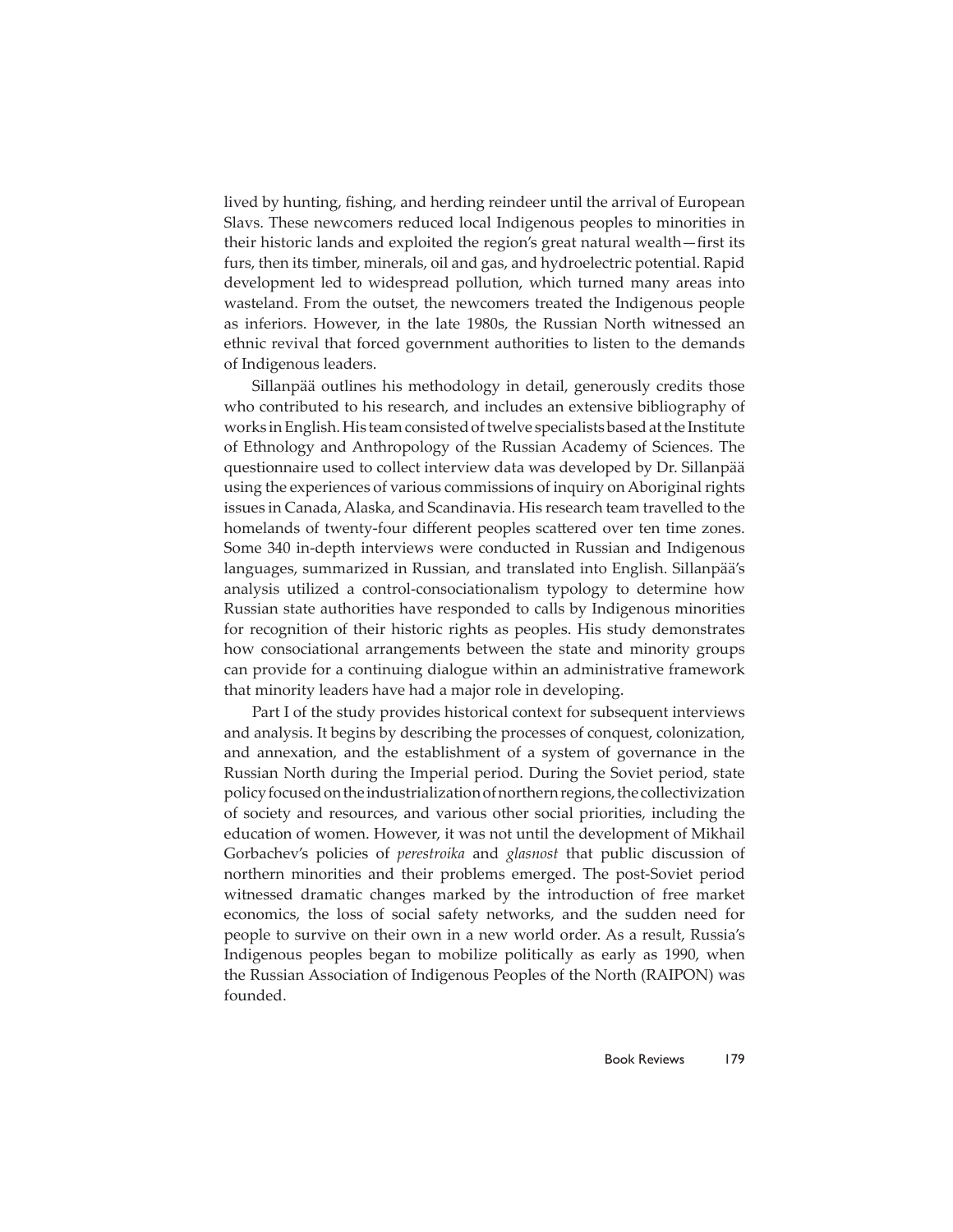Part II presents an overview of interview data collected on economic conditions, traditional livelihoods; relationships among Indigenous minorities; socio-political views; and Indigenous knowledge, language, religion, and culture. Part III is a detailed analysis of each of the twenty-four peoples examined in the study. A brief biography of interviewees offers rich insights on the economic activities, social problems, marriage and family situations, language and cultural maintenance, and other aspects of the daily lives of these northern peoples.

*Awakening Siberia* will be useful for readers interested in the human dimensions of a quickly changing Arctic that has suddenly become accessible to the wider world. For example, Sillanpää's study demonstrates how Russia's Arctic peoples have begun to define their traditional livelihoods on their own terms through contacts with NGOs outside Russia. In 1991, RAIPON, the Sámi Council, and the Inuit Circumpolar Conference were signatories, as observers, to the Arctic Environmental Protection Strategy. By 1996, these three Indigenous NGOs were identified as permanent participants under the Charter of the Arctic Council. Moreover, Arctic Council governments (notably Canada) and international NGOs have subsidized the leadership of RAIPON. Because his research team interviewed members of northern Indigenous groups without the filters that local leaders could have imposed, Sillanpää's study differs significantly from earlier official research projects. While government and NGO-sponsored projects involving RAIPON have often worked from the top down in the past, the survey methods employed in *Awakening Siberia* utilized a bottom-up process. This gives the study a unique perspective.

In reading any one of the twenty-four chapters of interview summaries in Part III, the reader is struck by a fresh, blunt honesty. The field researchers and Sillanpää were adept at identifying telling quotes that describe interviewees' trying economic situations, their anguish over past humiliations, or their continuing pride in their ancient familial cultures. Many interviewees had harsh words for their leaders and expressed bewilderment at their desperate economic situations. Indeed, the interviews reveal both raw emotions and a fatalism that has enabled respondents to carry on despite difficult circumstances. This reviewer was particularly struck by the statement of an Evenki respondent, A.A. Sirina: "Listen Anja, I know you will leave soon. You will write up this interview and then forget us. A forgotten village at the end of nowhere" (293).

All of the funding for this huge research project came from the Finnish government, particularly the Finnish Ministry for Foreign Affairs and the Finnish Ministry of the Environment. It is intriguing that Sillanpää, a veteran